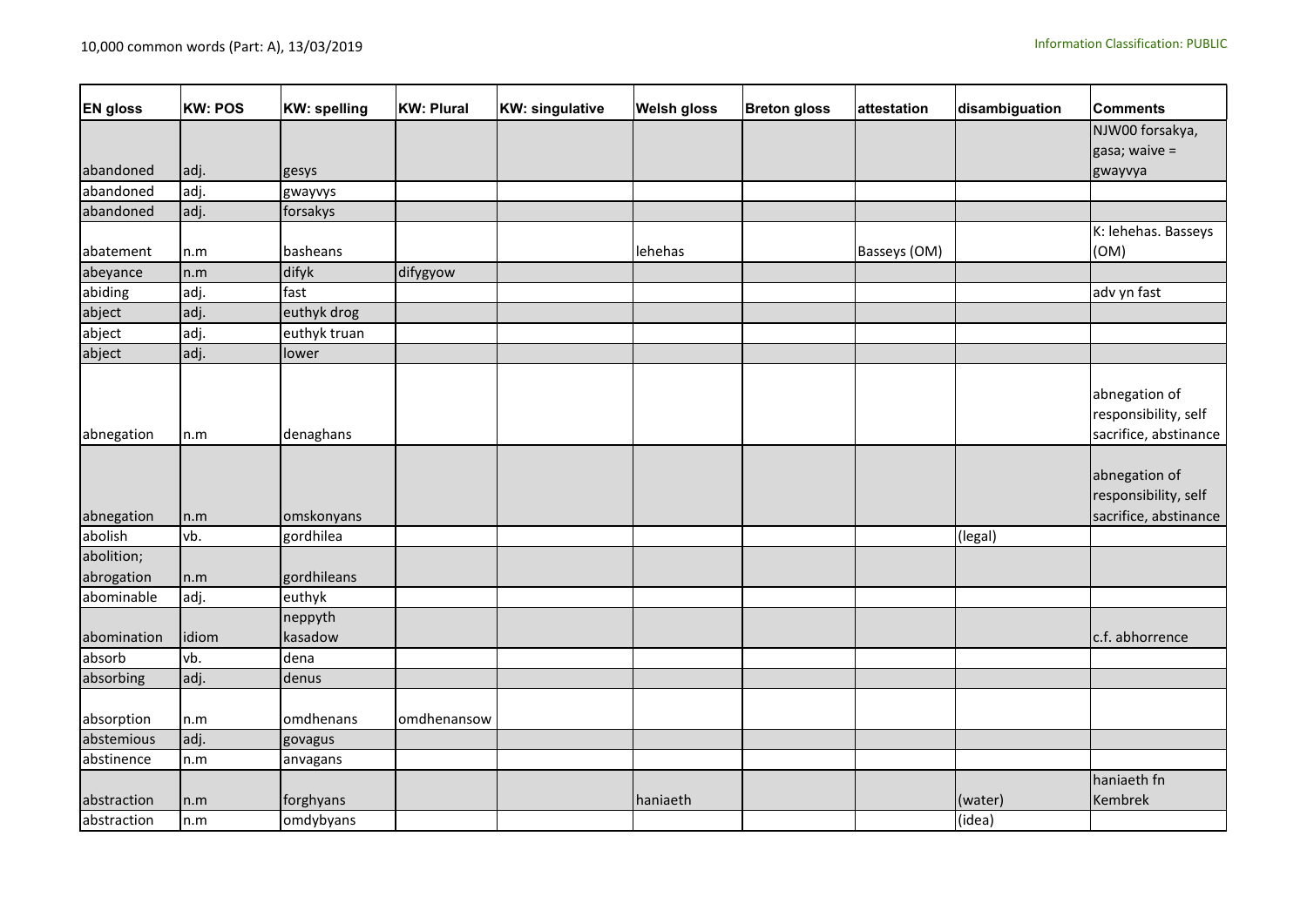| <b>EN gloss</b> | <b>KW: POS</b> | <b>KW: spelling</b> | <b>KW: Plural</b> | <b>KW: singulative</b> | <b>Welsh gloss</b> | <b>Breton gloss</b> | attestation | disambiguation    | <b>Comments</b>  |
|-----------------|----------------|---------------------|-------------------|------------------------|--------------------|---------------------|-------------|-------------------|------------------|
| abundant        | adj.           | pals                |                   |                        |                    |                     |             |                   |                  |
| abusive         | adj.           | tebeldhyghtus       |                   |                        |                    |                     |             |                   |                  |
| abusive         | adj.           | abusus              |                   |                        |                    |                     |             |                   |                  |
|                 |                |                     |                   |                        |                    |                     |             |                   |                  |
| acceptance      | n.m            | kemeryans           | kemeryansow       |                        |                    |                     |             |                   |                  |
| accession       | n.m            | yskynnans           |                   |                        |                    |                     |             | (to throne)       |                  |
| accession       | n.m            | omjunyans           |                   |                        |                    |                     |             | (to group/treaty) |                  |
|                 |                |                     |                   |                        |                    |                     |             | (libraries,       |                  |
| accession       | n.m            | hedhasans           |                   |                        |                    |                     |             | catalogues)       |                  |
| accidental      | adj.           | dre wall            |                   |                        |                    |                     |             |                   |                  |
| accidental      | adj.           | gwallus             |                   |                        |                    |                     |             |                   |                  |
|                 |                |                     |                   |                        |                    |                     |             |                   |                  |
| accommodate vb  |                | ostya               |                   |                        |                    |                     |             |                   |                  |
| accommodatin    |                |                     |                   |                        |                    |                     |             |                   |                  |
| g               | adj.           | ygor                |                   |                        |                    |                     |             |                   |                  |
|                 |                |                     |                   |                        |                    |                     |             |                   |                  |
| accomplished    | adj.           | kowlwrys            |                   |                        |                    |                     |             | (completed)       |                  |
| accomplished;   |                |                     |                   |                        |                    |                     |             |                   |                  |
| artificial      | adj.           | kreftus             |                   |                        |                    |                     |             | (skilled)         |                  |
| accounting      | n.m            | komptyans           |                   |                        |                    |                     |             |                   |                  |
| accurate        | adj.           | ewn                 |                   |                        |                    |                     |             | (correct)         |                  |
| accurate        | adj.           | kewar               |                   |                        |                    |                     |             | (precise)         |                  |
| accurate        | adj.           | a-dhevis            |                   |                        |                    |                     |             | (exact)           |                  |
|                 |                |                     |                   |                        |                    |                     |             |                   | habituated to    |
| accustomed      | adj.           | devoshes            |                   |                        |                    |                     |             |                   | devosel = ritual |
| ace             | n.m            | byd                 |                   |                        |                    |                     |             |                   |                  |
| ache            | n.f            | gloos               | glosow            |                        |                    |                     |             |                   |                  |
| ache            | vb             | gloosa              |                   |                        |                    |                     |             |                   |                  |
| acquaint        | vb             | gul aswon           |                   |                        |                    |                     |             |                   |                  |
| acquiescence    | n.m            | assentyans          |                   |                        |                    |                     |             |                   |                  |
| acquisition     | n.f            | ynkerth             | ynkerthow         |                        |                    |                     |             |                   |                  |
| acrimony        | n.m            | hwerowder           |                   |                        |                    |                     |             |                   |                  |
| actuality       | n.f            | gwiryonedh          |                   |                        |                    |                     |             |                   |                  |
| address         | vb             | mos er y bynn       |                   |                        |                    |                     |             |                   |                  |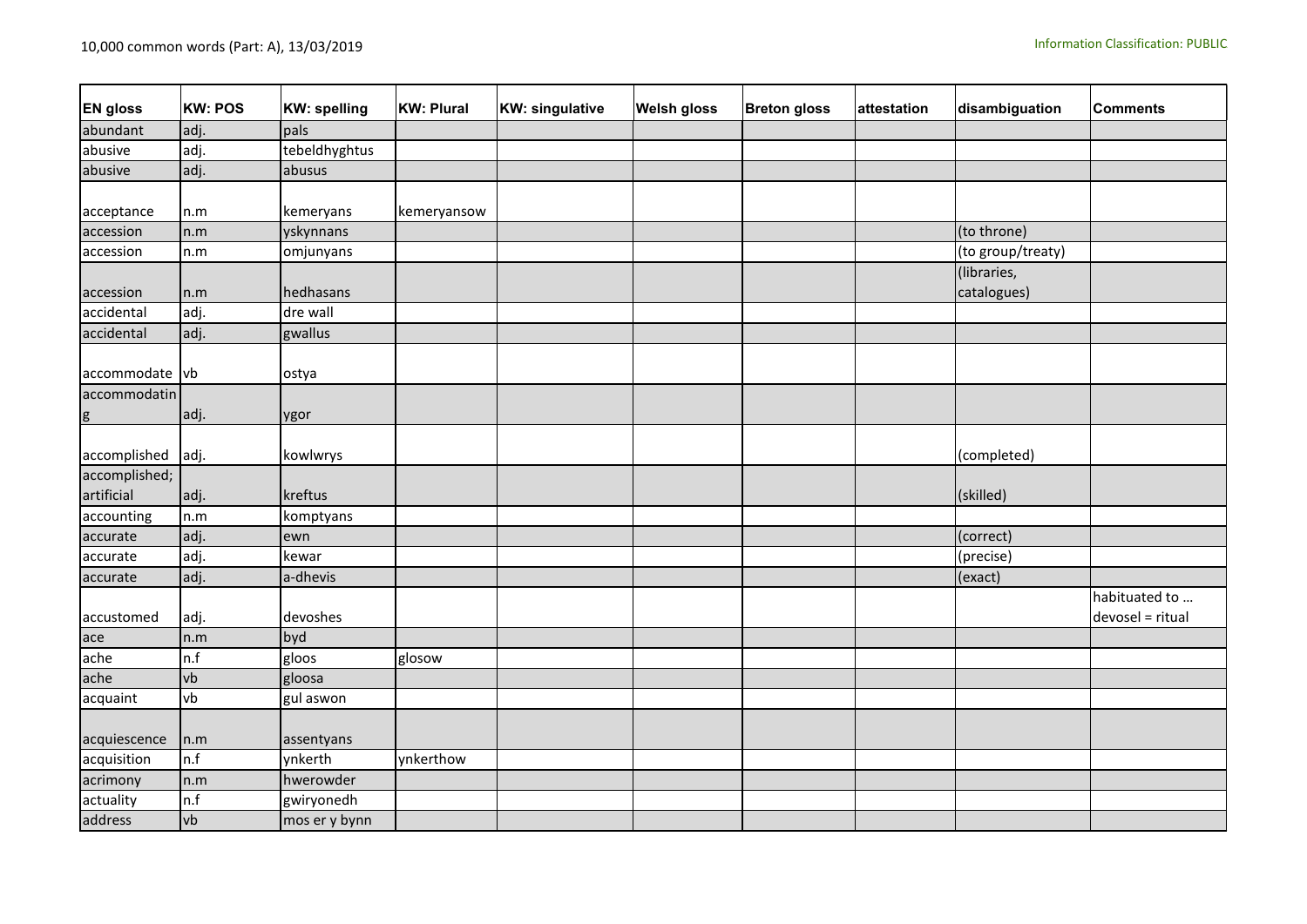| <b>EN gloss</b>     | <b>KW: POS</b> | <b>KW: spelling</b> | <b>KW: Plural</b> | <b>KW: singulative</b> | <b>Welsh gloss</b>    | <b>Breton gloss</b> | attestation | disambiguation | Comments                 |
|---------------------|----------------|---------------------|-------------------|------------------------|-----------------------|---------------------|-------------|----------------|--------------------------|
| address             | vb             | kewsel orth         |                   |                        |                       |                     |             | (speak to)     |                          |
| adequacy            | n.m            | lowrder             |                   |                        |                       |                     |             |                |                          |
| adequate            | adj.           | lowr                |                   |                        |                       |                     |             |                |                          |
| adjudge             | vb             | breusi              |                   |                        |                       |                     |             |                |                          |
| adjunct             | adj.           | keworrys            |                   |                        |                       |                     |             |                |                          |
|                     |                |                     |                   |                        |                       |                     |             |                | estemya is               |
| admirable           | adj.           | meurgeryek          |                   |                        |                       |                     |             |                | deprecated word          |
| admiration          | n.m            | meurgeryans         |                   |                        |                       |                     |             |                |                          |
| admire              | vb             | meurgara            |                   |                        |                       |                     |             |                |                          |
| (male) admirer n.m  |                | meurgarer           |                   |                        |                       |                     |             |                |                          |
| (female)            |                |                     | meurgaroreso      |                        |                       |                     |             |                |                          |
| admirer             | n.f            | meurgarores         | W                 |                        |                       |                     |             |                |                          |
| adverse             | adj.           | kontrarius          |                   |                        | gwrthwynebus          |                     |             |                | K:gwrthwynebus           |
| adverse             | adj.           | gorthenebek         |                   |                        | gwrthwynebus          |                     |             |                | K:gwrthwynebus           |
| aesthete            | n.m            | esthetek            |                   |                        |                       |                     |             |                |                          |
| aesthetic           | adj.           | klewansek           |                   |                        |                       |                     |             |                |                          |
| aesthetic           | adj.           | esthetek            |                   |                        |                       |                     |             |                |                          |
| affect              | vb             | menni               |                   |                        | affeithio,<br>mennu   |                     |             |                | K: affeithio, mennu      |
| affectation         | n.m            | maneruster          |                   |                        | mursendod,<br>rhodres |                     |             |                | k: mursendod,<br>rhodres |
| affectation         | n.m            | fekyl cher          |                   |                        | mursendod,<br>rhodres |                     |             |                |                          |
| affected            | adj.           | manerus             |                   |                        |                       |                     |             |                |                          |
|                     |                |                     |                   |                        |                       |                     |             |                |                          |
| affiliate           | vb             | omgelmi             |                   |                        | tadogi, cysylltu      |                     |             |                | k: tadogi, cysylltu      |
| aftermath           | n.m            | sewyans             | sewyansow         |                        |                       |                     |             |                |                          |
| agglomeration   n.m |                | keskreunyans        |                   |                        | cydgrynhoad           |                     |             |                | k: cydgrynhoad:          |
| aggravating         | adj.           | ponvosek            |                   |                        | poenus                |                     |             |                | k: poenus                |
| aggregate           | lvb            | kuntel war-barth    |                   |                        | agregu,<br>cydgrynhoi |                     |             |                | k: agregu,<br>cydgrynhoi |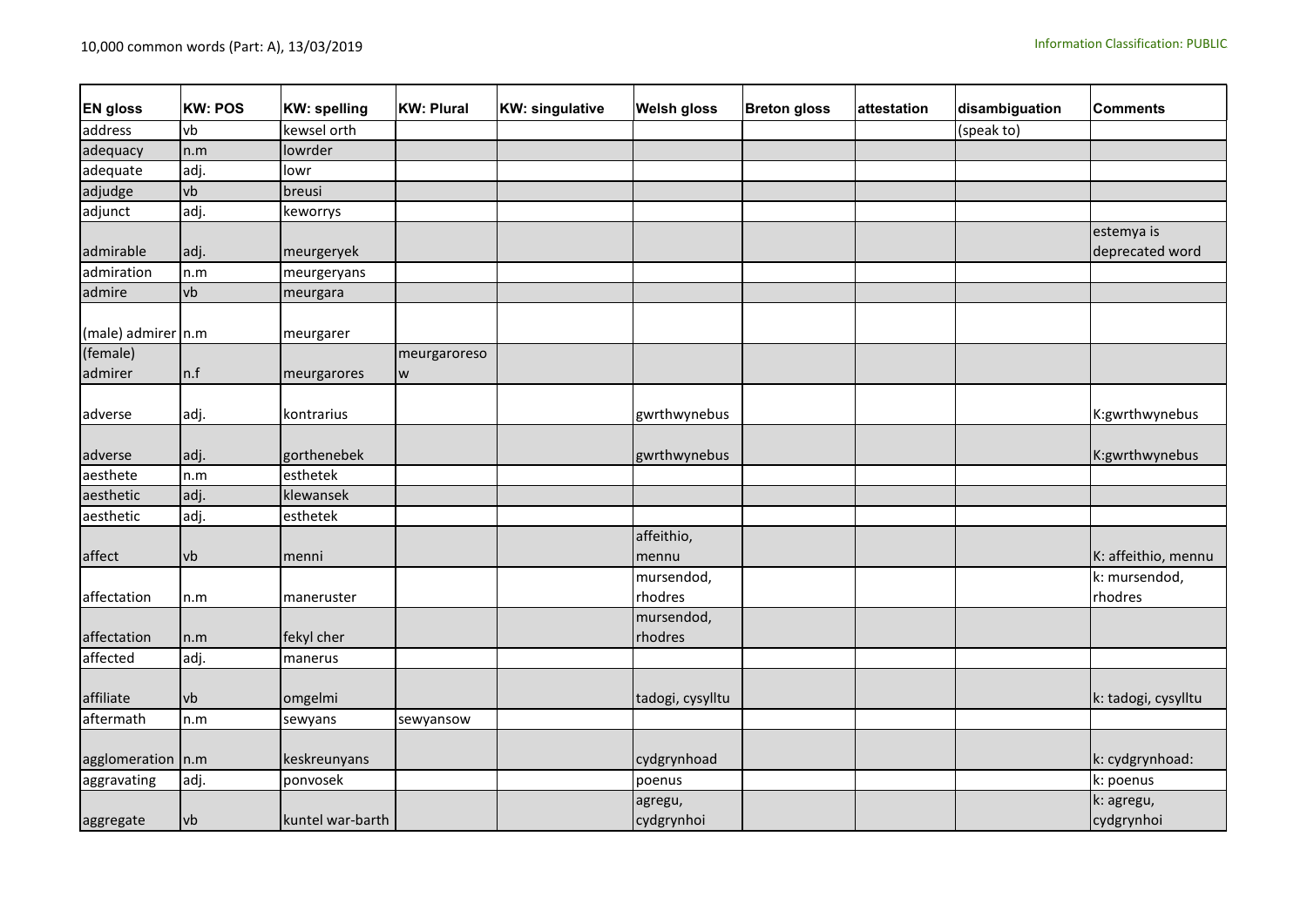| <b>EN gloss</b> | <b>KW: POS</b> | <b>KW: spelling</b> | <b>KW: Plural</b> | <b>KW: singulative</b> | <b>Welsh gloss</b>               | <b>Breton gloss</b> | attestation | disambiguation              | <b>Comments</b>                  |
|-----------------|----------------|---------------------|-------------------|------------------------|----------------------------------|---------------------|-------------|-----------------------------|----------------------------------|
|                 |                |                     |                   |                        |                                  |                     |             |                             |                                  |
| aggregation     | n.m            | kuntellyans         | kuntellyansow     |                        |                                  |                     |             |                             |                                  |
| agile           | adj.           | skav                |                   |                        |                                  |                     |             |                             |                                  |
| agility         | n.m            | skavder             |                   |                        |                                  |                     |             |                             |                                  |
| agitator        | n.m            | kaboler             |                   |                        | cyffröwr, tarfwr                 |                     |             |                             | k: cyffröwr, tarfwr,             |
| ailment         | n.m            | kleves              | klevesow          |                        | dolur,<br>anhwyldeb,<br>afiechyd |                     |             |                             | k: dolur, anhwyldeb,<br>afiechyd |
| alarm           | n.m            | gwarnyans           | gwarnyansow       |                        |                                  |                     |             |                             |                                  |
| alarm           | n.m            | alarm               | alarmow           |                        |                                  |                     |             |                             |                                  |
| alienation      | n.m            | estrenegyans        |                   |                        | aralliad,<br>dieithriad          |                     |             |                             | k: aralliad, dieithriad          |
| allegory        | n.             | allegori            |                   |                        | alegori, aralleg                 |                     |             |                             | k: alegori, aralleg              |
| allocate        | vb             | kevranna            |                   |                        | clustnodi,<br>dyrannu            |                     |             |                             | k: clustnodi,<br>dyrannu         |
| allocation      | n.m            | kevrannans          |                   |                        |                                  |                     |             |                             |                                  |
| allusion        | n.m            | mennek              |                   |                        | cyfeiriad,<br>crybwylliad        |                     |             |                             | k: cyfeiriad,<br>crybwylliad     |
| almanac         | n.m            | almanak             |                   |                        | amgen                            |                     |             |                             | k: amgen,                        |
| alternative     | adj.           | aral                |                   |                        |                                  |                     |             | (has a plural form<br>erel) |                                  |
| alternative     | adj.           | ken                 |                   |                        |                                  |                     |             |                             |                                  |
| alternative     | n.m            | ken dewis           |                   |                        |                                  |                     |             |                             |                                  |
| amaze           | vb             | gorra marth yn      |                   |                        |                                  |                     |             |                             |                                  |
| amaze           | vb             | sowdhanas           |                   |                        |                                  |                     |             |                             |                                  |
| amaze           | vb             | sowdheni            |                   |                        |                                  |                     |             |                             |                                  |
| amber           | n.m            | amber               | ambrys            |                        |                                  |                     |             |                             |                                  |
| amenity         | n.m            | isframweyth         |                   |                        |                                  |                     |             |                             |                                  |
| amicable        | adj.           | hegar               |                   |                        | cyfeillgar                       |                     |             |                             | k: cyfeillgar                    |
| amicable        | adj.           | kuv                 |                   |                        | cyfeillgar                       |                     |             |                             |                                  |
| amnesty         | n.m            | amnesti             |                   |                        | amnest                           |                     |             |                             | k: amnest                        |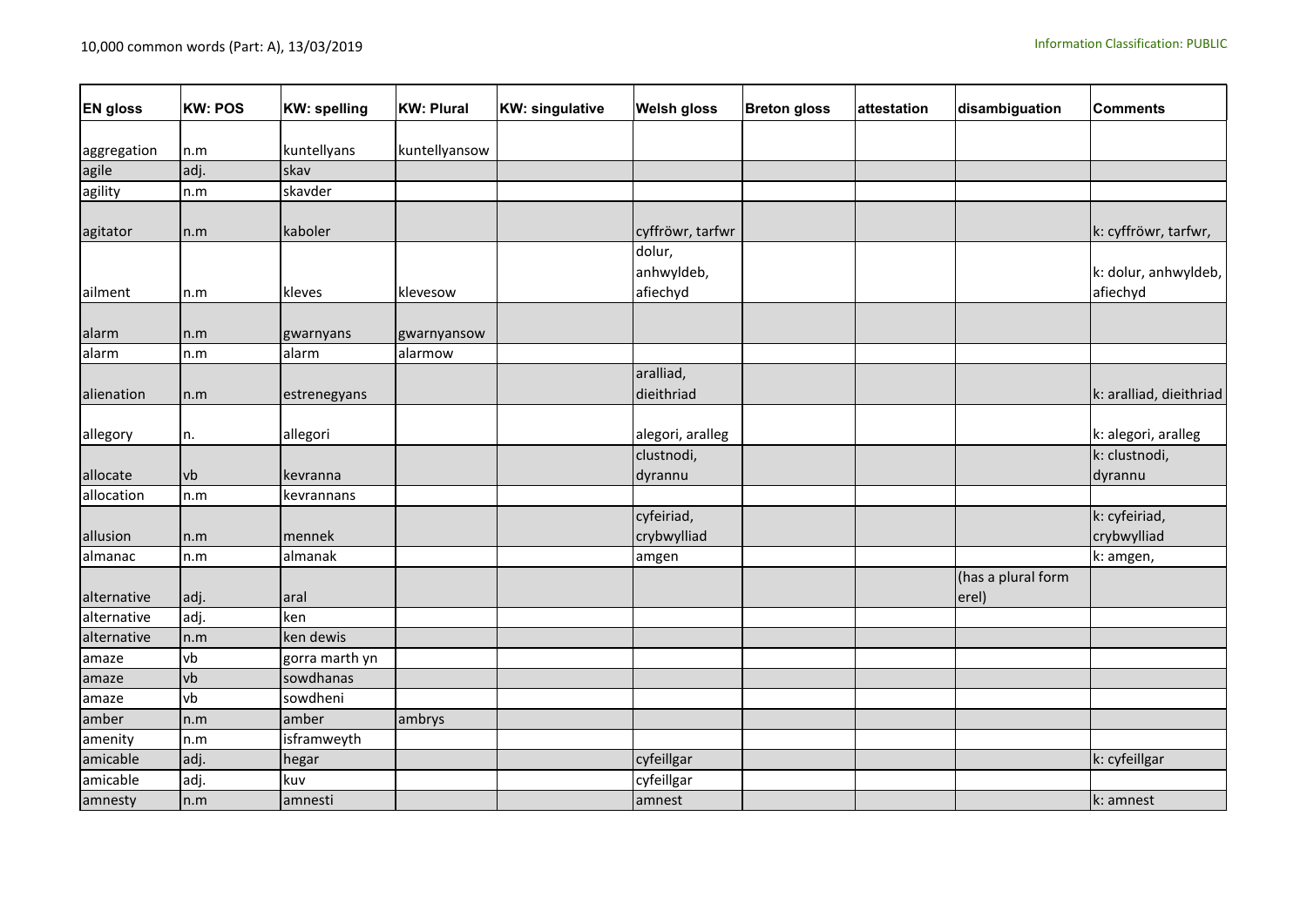| <b>EN gloss</b> | <b>KW: POS</b> | <b>KW: spelling</b> | <b>KW: Plural</b>                                                                                          | <b>KW: singulative</b> | <b>Welsh gloss</b> | <b>Breton gloss</b> | attestation | disambiguation | Comments           |
|-----------------|----------------|---------------------|------------------------------------------------------------------------------------------------------------|------------------------|--------------------|---------------------|-------------|----------------|--------------------|
|                 |                |                     |                                                                                                            |                        | helaethiad, mwy    |                     |             |                | K:                 |
| amplification   | n.m            | moghheans           |                                                                                                            |                        | had                |                     |             |                | helaethiad, mwyhad |
|                 |                |                     |                                                                                                            |                        |                    |                     |             |                |                    |
|                 |                |                     |                                                                                                            |                        | cydweddol,         |                     |             |                | k: cydweddol,      |
| analogous       | adj.           | analogek            |                                                                                                            |                        | cyfatebol, tebyg   |                     |             |                | cyfatebol, tebyg   |
| analogy         | n.f            | analogieth          |                                                                                                            |                        |                    |                     |             |                |                    |
| anecdote        | n.m            | racka               | rackow                                                                                                     |                        |                    |                     |             |                |                    |
| anneal          | vb             | tanvedhelhe         |                                                                                                            |                        | anelio             |                     |             |                | k: anelio          |
|                 |                |                     |                                                                                                            |                        | cyfeddiannu,       |                     |             |                | k: cyfeddiannu,    |
| annexe          | vb             | sesya               |                                                                                                            |                        | cysylltu, cydio    |                     |             |                | cysylltu, cydio    |
|                 |                |                     |                                                                                                            |                        | cyfeddiannu,       |                     |             |                |                    |
| annexe          | vb             | perghenegi          |                                                                                                            |                        | cysylltu, cydio    |                     |             |                |                    |
|                 |                |                     |                                                                                                            |                        | cyfeddiannu,       |                     |             |                |                    |
| annexe          | vb             | kevalsya            |                                                                                                            |                        | cysylltu, cydio    |                     |             |                |                    |
| annexation      | n.m            | sesyans             |                                                                                                            |                        |                    |                     |             |                |                    |
|                 |                |                     |                                                                                                            |                        |                    |                     |             |                |                    |
| annexation;     |                |                     |                                                                                                            |                        |                    |                     |             |                |                    |
| appropriation   | n.m            | perghenegyans       |                                                                                                            |                        |                    |                     |             |                |                    |
| annexation      | n.m            | kevalsyans          |                                                                                                            |                        |                    |                     |             |                |                    |
| annihilate      | vb             | gordhistrui         |                                                                                                            |                        | diddymu, difodi    |                     |             |                | k: diddymu, difodi |
| annihilation    | n.m            | gordhistruyans      |                                                                                                            |                        |                    |                     |             |                |                    |
|                 |                |                     |                                                                                                            |                        |                    |                     |             |                |                    |
| annotation      | n.m            | notennyans          | notennyansow                                                                                               |                        |                    |                     |             |                |                    |
| announce        | vb             | gwarnya             |                                                                                                            |                        |                    |                     |             |                |                    |
| announcemen     |                |                     |                                                                                                            |                        |                    |                     |             |                |                    |
|                 | n.m            | gwarnyans           |                                                                                                            |                        |                    |                     |             |                |                    |
| annul           | vb             | mannhe              |                                                                                                            |                        | dileu, dirymu      |                     |             |                | k: dileu, dirymu   |
| annulment       | n.m            | mannheans           |                                                                                                            |                        |                    |                     |             |                |                    |
| anomalous       | adj.           | digompes            |                                                                                                            |                        |                    |                     |             |                |                    |
|                 |                |                     | digomposteryo                                                                                              |                        |                    |                     |             |                |                    |
| anomaly         | n.m            | digomposter         | $\mathsf{W}% _{T}=\mathsf{W}_{T}\!\left( a,b\right) ,\ \mathsf{W}_{T}=\mathsf{W}_{T}\!\left( a,b\right) ,$ |                        |                    |                     |             |                |                    |
|                 |                |                     |                                                                                                            |                        | rhagalaw,          |                     |             |                | k: rhagalaw,       |
| antecedent      | n.m            | ragreser            |                                                                                                            |                        | rhagflaenydd       |                     |             |                | rhagflaenydd       |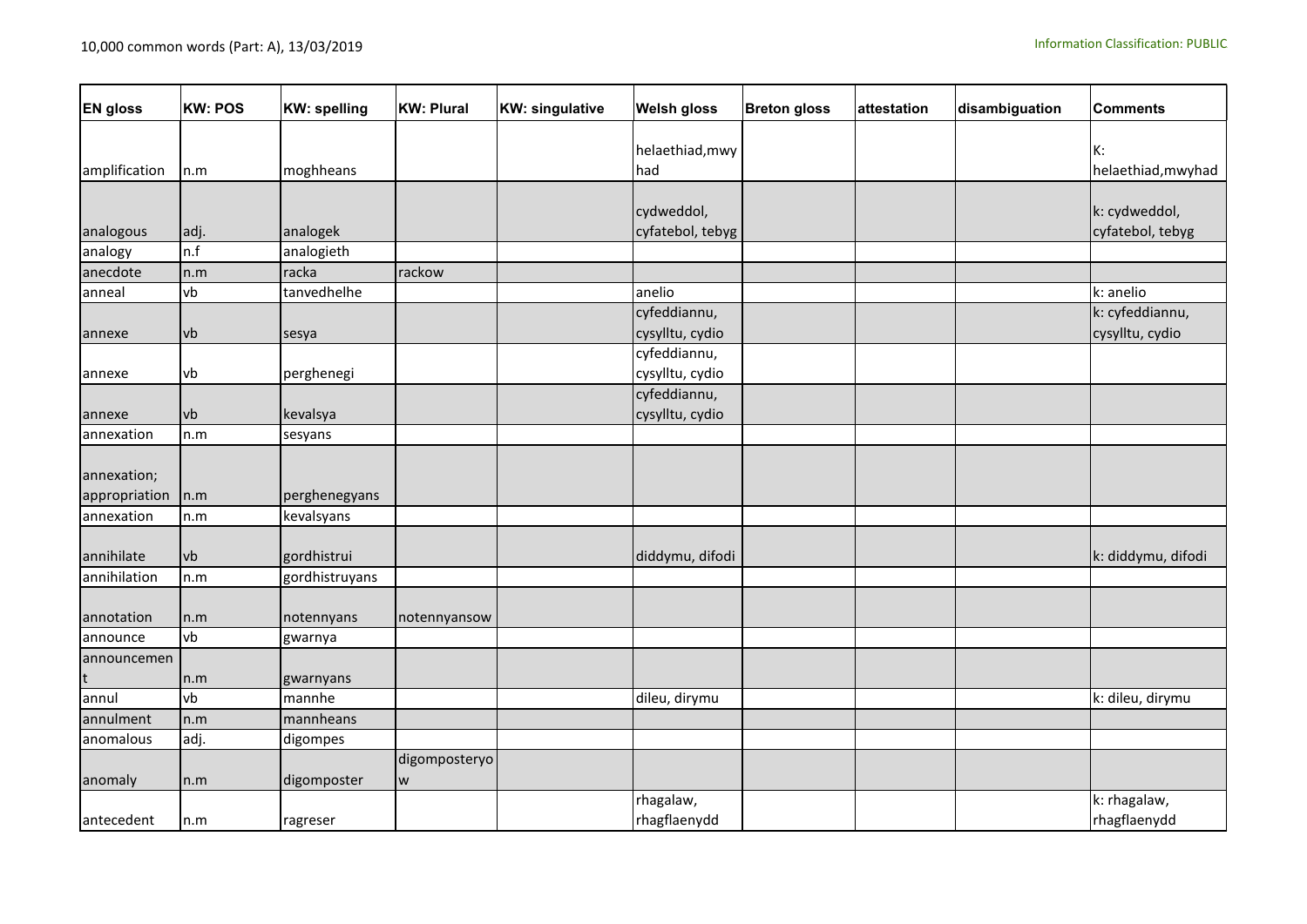| <b>EN gloss</b>          | <b>KW: POS</b> | <b>KW: spelling</b>       | <b>KW: Plural</b>     | <b>KW: singulative</b> | <b>Welsh gloss</b>                                | <b>Breton gloss</b> | attestation | disambiguation | <b>Comments</b>                                     |
|--------------------------|----------------|---------------------------|-----------------------|------------------------|---------------------------------------------------|---------------------|-------------|----------------|-----------------------------------------------------|
|                          |                |                           |                       |                        | rhagblaen,                                        |                     |             |                | k: rhagblaen,                                       |
| anticipate               | vb             | ragweles                  |                       |                        | rhagweld                                          |                     |             |                | rhagweld                                            |
| anticipation             | n.m            | ragwelans                 |                       |                        |                                                   |                     |             |                |                                                     |
| antipathy                | n.f            | gorthgnas                 |                       |                        | adwaith                                           |                     |             |                | adwaith                                             |
| antithesis               | n.m            | gorthenep                 |                       |                        | antithesis,<br>gwrthgyferbynia<br>d, gwrthosodiad |                     |             |                | k: antithesis,<br>gwrthgyferbyniad,<br>gwrthosodiad |
| apathetic                | adj.           | mygyl                     |                       |                        |                                                   |                     |             |                |                                                     |
| apathy                   | n.m            | mygylder                  |                       |                        | difaterwch                                        |                     |             |                | k: difaterwch,                                      |
| appealing                | adj.           | tennvosek                 |                       |                        |                                                   |                     |             |                |                                                     |
| appeasement              | n.m            | hebaskans                 |                       |                        |                                                   |                     |             |                |                                                     |
| applaud                  | vb             | gormel                    |                       |                        |                                                   |                     |             |                |                                                     |
| applaud                  | vb             | tackya<br>diwla/diwleuv   |                       |                        |                                                   |                     |             |                |                                                     |
| applause                 | n.m            | tackyans<br>diwla/diwleuv |                       |                        |                                                   |                     |             |                |                                                     |
| appliance                | n.m            | darbar                    | darbarow              |                        |                                                   |                     |             |                |                                                     |
| appliance                | n.m            | pyth                      | pythow                |                        |                                                   |                     |             |                |                                                     |
| appliance                | n.f            | tra                       | taklow, traow         |                        |                                                   |                     |             |                |                                                     |
| application              | n.m            | profyans                  |                       |                        |                                                   |                     |             | (job)          |                                                     |
| application              | n.m            | omrians                   |                       |                        |                                                   |                     |             |                |                                                     |
| application              | n.m            | app                       |                       |                        |                                                   |                     |             | (computing)    |                                                     |
| apposite                 | adj.           | gwiw                      |                       |                        |                                                   |                     |             |                |                                                     |
| appraisal                | n.m            | arvreusyans               | arvreusyansow         |                        | amcangyfrif,<br>prisiad                           |                     |             |                | k: amcangyfrif,<br>prisiad                          |
| appraise                 | vb             | arvreusi                  |                       |                        |                                                   |                     |             |                |                                                     |
| appreciable              | adj.           | prisus                    |                       |                        |                                                   |                     |             |                |                                                     |
| appreciation             | n.m            | gwerthveurhean            | gwerthveurhea<br>nsow |                        |                                                   |                     |             |                |                                                     |
| approbation;<br>approval | n.m            | komendyans                |                       |                        |                                                   |                     |             |                |                                                     |
| approved                 | adj.           | komendys                  |                       |                        |                                                   |                     |             |                |                                                     |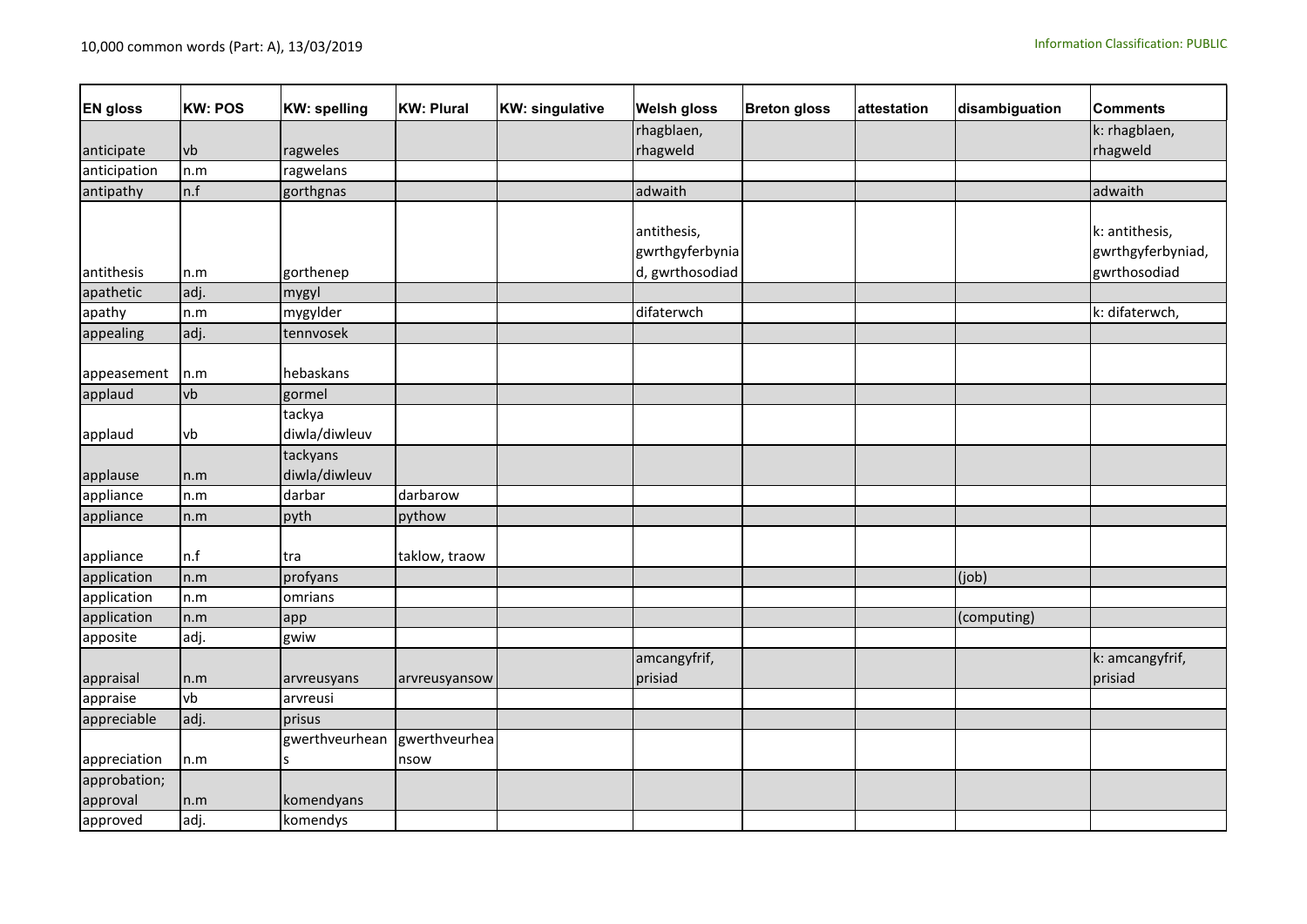| <b>EN gloss</b> | <b>KW: POS</b> | <b>KW: spelling</b> | <b>KW: Plural</b> | <b>KW: singulative</b> | <b>Welsh gloss</b>          | <b>Breton gloss</b> | attestation | disambiguation | <b>Comments</b>                |
|-----------------|----------------|---------------------|-------------------|------------------------|-----------------------------|---------------------|-------------|----------------|--------------------------------|
|                 |                |                     |                   |                        | dawn,                       |                     |             |                |                                |
| aptitude        | n.m            | tuedh               |                   |                        | tueddfryd                   |                     |             |                | k: dawn, tueddfryd             |
| arbitration     | n.m            | arvarnans           |                   |                        | arbitration                 |                     |             |                | k: arbitration                 |
| aromatic        | adj.           | melysethek          |                   |                        |                             |                     |             |                | k: aromatig                    |
| artificial      |                |                     |                   |                        | artiffisial, ffug,          |                     |             |                | k: artiffisial, ffug,<br>gosod |
|                 | adj.           | dornwrys            |                   |                        | gosod<br>artiffisial, ffug, |                     |             |                |                                |
| artificial      | adj.           | gwriansel           |                   |                        | gosod                       |                     |             |                | k: artiffisial, ffug,<br>gosod |
| artistic        | adj.           | artweythel          |                   |                        | artistig, celfydd           |                     |             |                | k: artistig, celfydd           |
| artistic        | adj.           | kreftek             |                   |                        | artistig, celfydd           |                     |             |                |                                |
| ascetic         | adj.           | ankerus             |                   |                        |                             |                     |             |                |                                |
| ascetic         | n.m            | anker               |                   |                        |                             |                     |             |                |                                |
| ash             | n.coll         | lusu                |                   | lusuen                 |                             |                     |             |                |                                |
| asphalt         | n.m            | tarmac              |                   |                        |                             |                     |             |                |                                |
| asphalt         | n.m            | asfalt              |                   |                        |                             |                     |             |                |                                |
| assemblage      | n.m            | keskorrans          |                   |                        | casgliad                    |                     |             |                | k: casgliad                    |
|                 |                |                     |                   |                        |                             |                     |             |                | k: haeru, honni,               |
|                 |                |                     |                   |                        | haeru, honni,               |                     |             |                | taeru                          |
| assertion       | n.m            | gorlavasans         |                   |                        | taeru                       |                     |             |                |                                |
|                 |                |                     |                   |                        | haeru, honni,               |                     |             |                |                                |
| assertion       | n.m            | deklaryans          |                   |                        | taeru                       |                     |             |                |                                |
|                 | vb             |                     |                   |                        | asesu, barnu                |                     |             |                | k: asesu , barnu               |
| assess          | vb             | assaya<br>previ     |                   |                        | asesu, barnu                |                     |             |                |                                |
| assess          |                |                     |                   |                        |                             |                     |             |                | k: asesiad                     |
| assessment      | n.m            | assayans            |                   |                        | asesiad                     |                     |             |                |                                |
| assessment      | n.m            | previans            |                   |                        | asesiad                     |                     |             |                |                                |
| assignment      | n.m            | charj               | charjys           |                        | aseiniad                    |                     |             | (task)         | k: aseiniad                    |
| assignment      | n.m            | deverskrif          |                   |                        | aseiniad                    |                     |             | (task)         | k: aseiniad                    |
| assignment      | n.m            | desedhans           |                   |                        |                             |                     |             | (placement)    |                                |
|                 |                |                     |                   |                        | cymaethu,                   |                     |             |                | k: cymaethu,                   |
| assimilate      | vb             | omgesseni           |                   |                        | cydweddu                    |                     |             |                | cydweddu                       |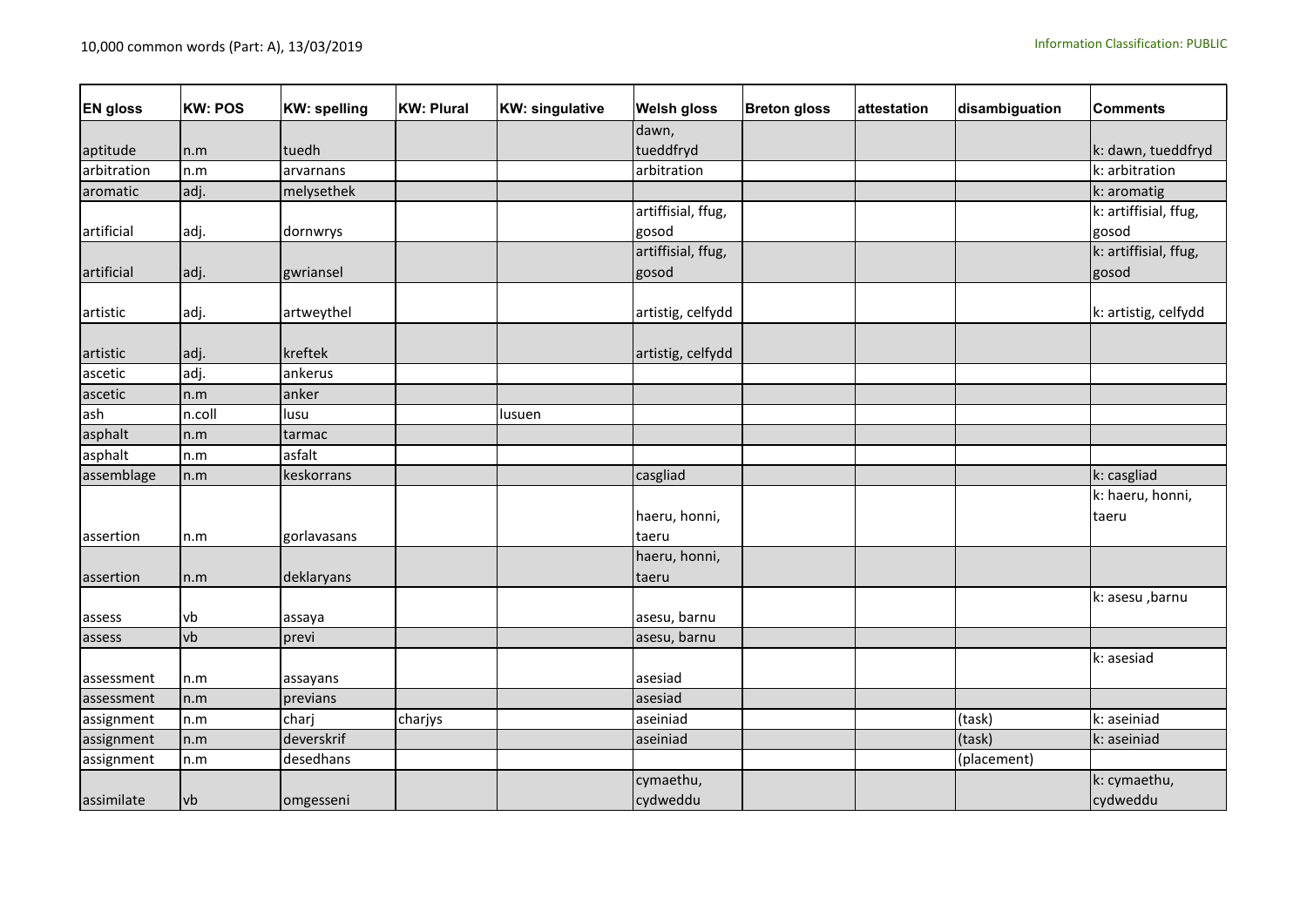| <b>EN gloss</b>     | <b>KW: POS</b> | <b>KW: spelling</b> | <b>KW: Plural</b>   | <b>KW: singulative</b> | <b>Welsh gloss</b>         | <b>Breton gloss</b> | attestation | disambiguation | <b>Comments</b>                       |
|---------------------|----------------|---------------------|---------------------|------------------------|----------------------------|---------------------|-------------|----------------|---------------------------------------|
|                     |                |                     |                     |                        | cymathiad,                 |                     |             |                | k: cymathiad,                         |
| assimilation        | n.m            | omgessenans         |                     |                        | cydweddiad                 |                     |             |                | cydweddiad                            |
| assumed             | adj.           | omgemerys           |                     |                        |                            |                     |             |                |                                       |
| assumed             | adj.           | desevys             |                     |                        |                            |                     |             |                |                                       |
| astute              | adj.           | bew a'n brys        |                     |                        |                            |                     |             |                |                                       |
| astute              | adj.           | fel                 |                     |                        |                            |                     |             |                |                                       |
| (male) athlete      | n.m            | athlet              | athletys            |                        | athletwr                   |                     |             |                | k: athletwr                           |
| athlete             | n.m            | athleter            |                     |                        | athletwr                   |                     |             |                |                                       |
| (female)<br>athlete | n.f            | athletes            | athletesow          |                        |                            |                     |             |                |                                       |
| attendance          | n.m            | bos ena             |                     |                        |                            |                     |             |                | k: presenoldeb,<br>gwasanaeth         |
| attendance          | n.m            | attendyans          | attendyansow        |                        |                            |                     |             |                |                                       |
| attentive           | adj.           | hewol               |                     |                        |                            |                     |             |                |                                       |
| attorney            | n.m            | atorney             |                     |                        | atwrnai, twrnai            |                     |             |                | k: atwrnai, twrnai                    |
| attribute           | vb             | askrifa             |                     |                        |                            |                     |             |                |                                       |
| attribute           | vb             | ri bri a            |                     |                        |                            |                     |             |                |                                       |
| attrition           | n.m            | dirutyans           |                     |                        | athreuliad                 |                     |             |                | k: athreuliad                         |
| audit               | n.m            | arhwilyans          | arhwilyansow        |                        | archwiliad                 |                     |             |                | k: archwiliad                         |
| audit               | vb             | arhwilas            |                     |                        |                            |                     |             |                |                                       |
| (male) auditor      | n.m            | penngomptyer        | penngomptyor<br>yon |                        |                            |                     |             |                |                                       |
| (female)            |                |                     | penngomptyor        |                        |                            |                     |             |                |                                       |
| auditor             | n.f            | penngomptyores esow |                     |                        |                            |                     |             |                |                                       |
| augury              | n.m            | kool                | kolyow              |                        |                            |                     |             |                |                                       |
| austerity           | n.m            | dibalster           | dibalsteryow        |                        |                            |                     |             |                |                                       |
| authentic           | adj.           | lel                 |                     |                        | dilys; $lel =$<br>faithful |                     |             |                | k: dilys; lel = faithful<br>cope h.e. |
| authentic           | adj.           | gwiryon             |                     |                        | dilys; $ el =$<br>faithful |                     |             |                |                                       |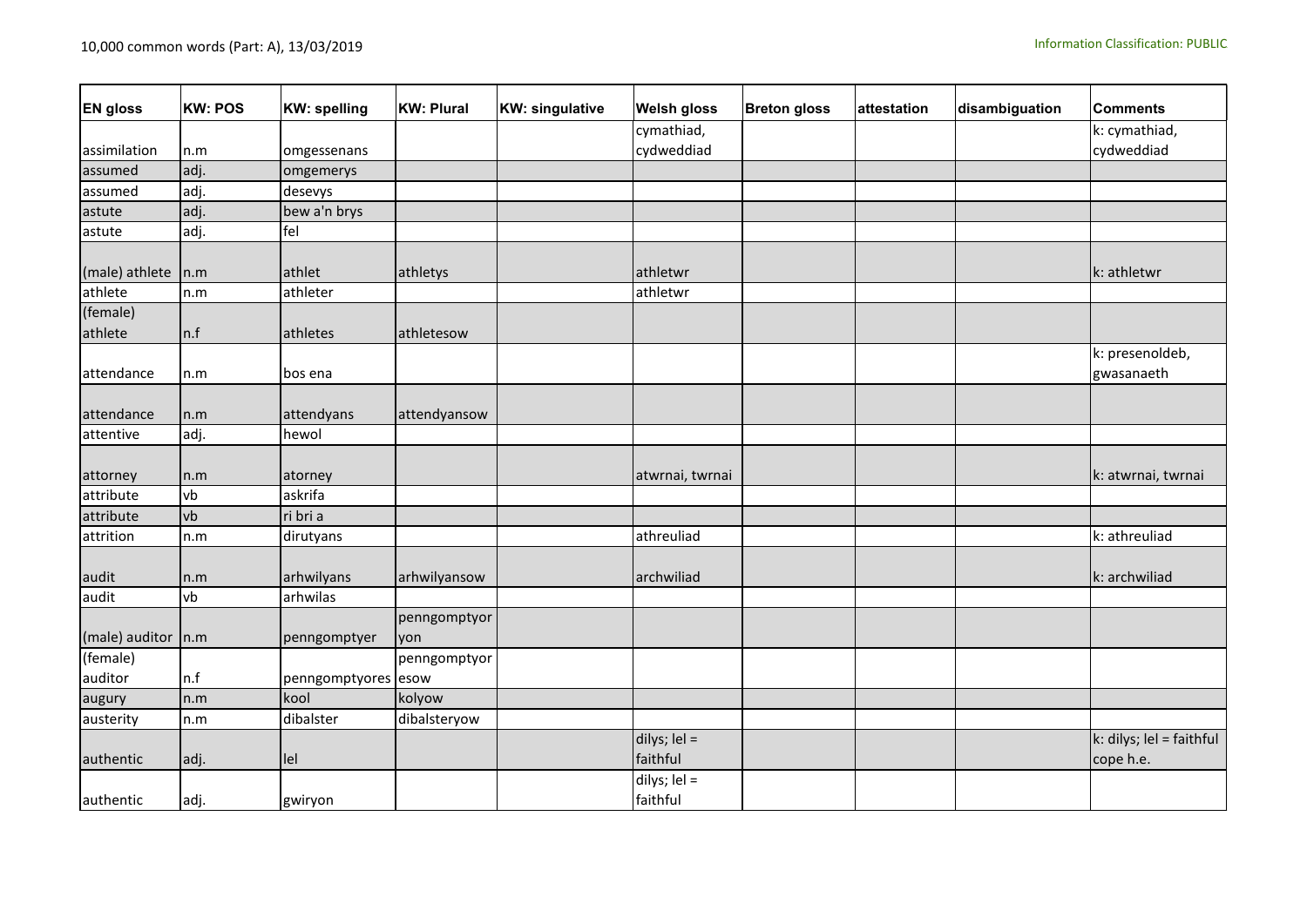|                 | <b>KW: POS</b> |                     |                   |                        |                       |                     |             |                |                     |
|-----------------|----------------|---------------------|-------------------|------------------------|-----------------------|---------------------|-------------|----------------|---------------------|
| <b>EN gloss</b> |                | <b>KW: spelling</b> | <b>KW: Plural</b> | <b>KW: singulative</b> | <b>Welsh gloss</b>    | <b>Breton gloss</b> | attestation | disambiguation | <b>Comments</b>     |
|                 |                |                     |                   |                        | dilys; $\text{lel} =$ |                     |             |                |                     |
| authentic       | adj.           | gwir                |                   |                        | faithful              |                     |             |                |                     |
| autograph       | n.m            | omsinans            |                   |                        |                       |                     |             |                |                     |
|                 |                |                     |                   |                        |                       |                     |             |                |                     |
| autograph       | n.m            | omarwodhyans        |                   |                        |                       |                     |             |                |                     |
| automatic       | adj.           | awtomatek           |                   |                        |                       |                     |             |                |                     |
|                 |                |                     |                   |                        |                       |                     |             |                |                     |
|                 |                | hwithrans wosa      | hwrithransow      |                        |                       |                     |             |                |                     |
| autopsy         | n.m            | mernans             | wosa mernans      |                        | awtopsi               |                     |             |                | k: awtopsi          |
| avail           | n.m            | budh                |                   |                        | budd                  |                     |             |                | k: budd             |
|                 |                | treylyans dhe-      | treylyansow       |                        |                       |                     |             |                |                     |
| aversion        | n.m            | ves                 | dhe-ves           |                        |                       |                     |             |                |                     |
| aversion        | n.m            | divlasans           |                   |                        |                       |                     |             |                |                     |
| awkward         | adj.           | goki                |                   |                        |                       |                     |             |                |                     |
| awkward         | adj.           | tyckli              |                   |                        |                       |                     |             |                |                     |
|                 |                |                     |                   |                        |                       |                     |             |                |                     |
|                 |                |                     |                   |                        | yn ofnadwy, ar        |                     |             |                | yn ofnadwy, ar gam, |
| awry            | adj.           | hwymm-hwamm         |                   |                        | gam, ar asgo          |                     |             |                | ar asgo             |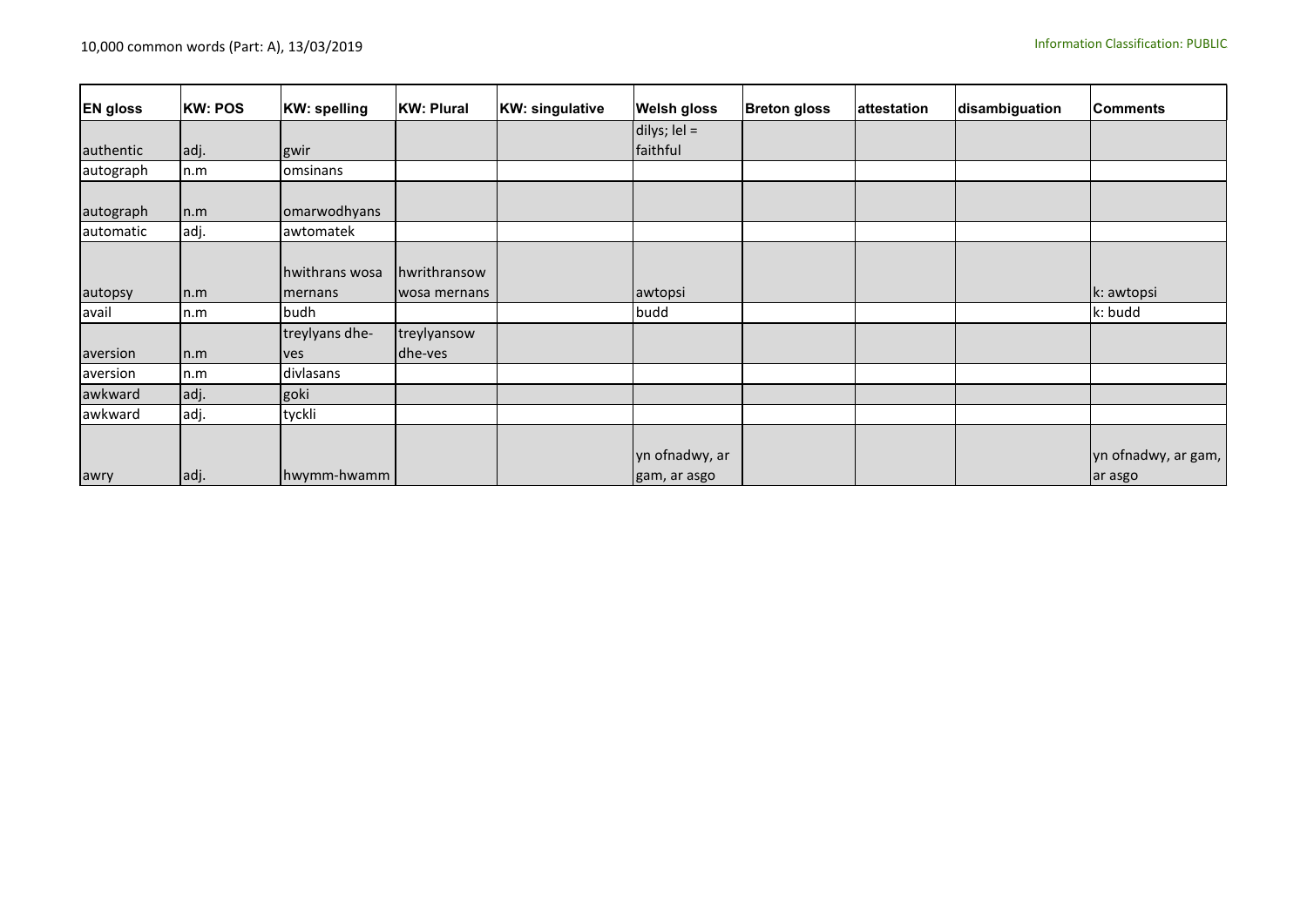| <b>English</b>       | <b>Terminology + Gerlyver</b> | <b>Comments</b> |
|----------------------|-------------------------------|-----------------|
| (the) 1920s          | (an) 1920ow                   |                 |
|                      | an bledhynnyow nownsek ugens  |                 |
|                      |                               |                 |
| (to) affect          | tochya                        |                 |
|                      |                               |                 |
| complement           | kesplethi                     |                 |
|                      | kollenwel                     |                 |
|                      | keskowalhe                    |                 |
|                      |                               |                 |
| cypress              | kypres                        |                 |
|                      |                               |                 |
| engineer             | devisya                       |                 |
|                      | sernya                        |                 |
|                      |                               |                 |
|                      |                               |                 |
| genital mutilation   | kisyans kedhorva              |                 |
|                      |                               |                 |
| graffiti             | graffiti                      |                 |
|                      |                               |                 |
| honour-based (abuse) | (tebeldhyghtyans) enorselys   |                 |
|                      | tebeldhyghtyans awos enor     |                 |
|                      |                               |                 |
| interdisciplinary    | ynterdhyskyblethek            |                 |
|                      |                               |                 |
| joy-riding           | lewya yn losel                |                 |
|                      |                               |                 |
|                      |                               |                 |
| (turn to the) left   | (treylyewgh dhe'n) gledh      |                 |
|                      |                               |                 |
| lime/linden trees    | owrwern                       |                 |
|                      |                               |                 |
| logo, -s             | logo -yow, -s                 |                 |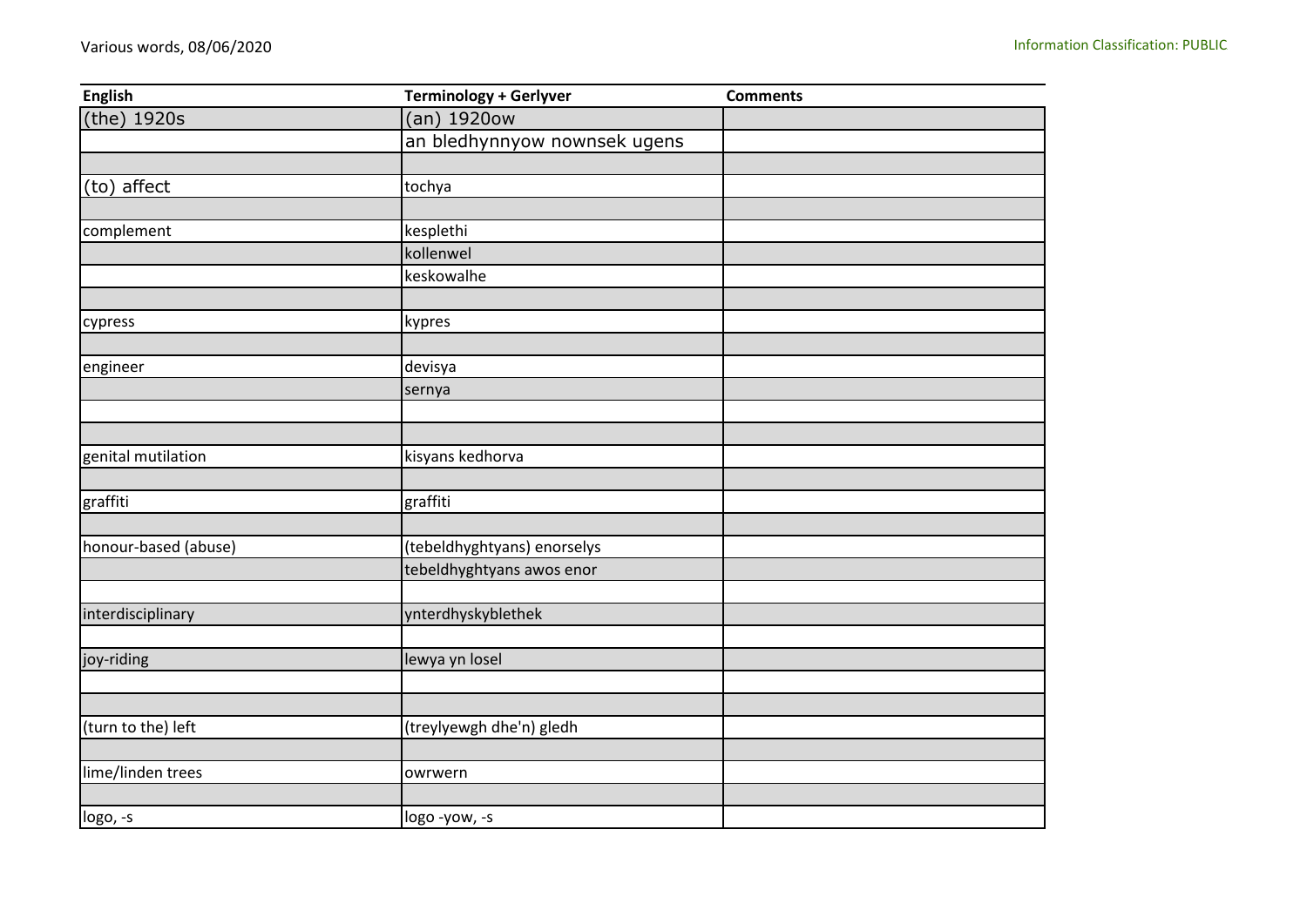| English               | <b>Terminology + Gerlyver</b> | <b>Comments</b>                 |
|-----------------------|-------------------------------|---------------------------------|
|                       |                               |                                 |
| mythical              | mythek                        |                                 |
|                       |                               |                                 |
|                       |                               |                                 |
| mythological          | mythoniethel                  |                                 |
|                       |                               |                                 |
| (as) opposed to       | kontrari dhe                  | a-der would fit most situations |
|                       | yn konter dhe                 |                                 |
|                       | a-der                         |                                 |
|                       |                               |                                 |
| outreach (work)       | (gweyth) ystynnel             |                                 |
|                       |                               |                                 |
| pan kiln              | oden badel                    |                                 |
|                       |                               |                                 |
| paperless             | heb paper                     |                                 |
|                       |                               |                                 |
| pipeline              | piblinen                      |                                 |
|                       |                               |                                 |
|                       |                               |                                 |
| porphyry              | porfyri                       |                                 |
|                       |                               |                                 |
| quantative (research) | (hwithrans) musurel           |                                 |
|                       |                               |                                 |
| rough sleeping        | koska yn harow                |                                 |
|                       |                               |                                 |
|                       |                               |                                 |
| seminal               | nowedhyansek                  |                                 |
|                       | arlnowedhyansek?              |                                 |
|                       |                               |                                 |
| (to) settle           | godhesa                       |                                 |
|                       |                               |                                 |
| (to) stalk            | skolksewya                    |                                 |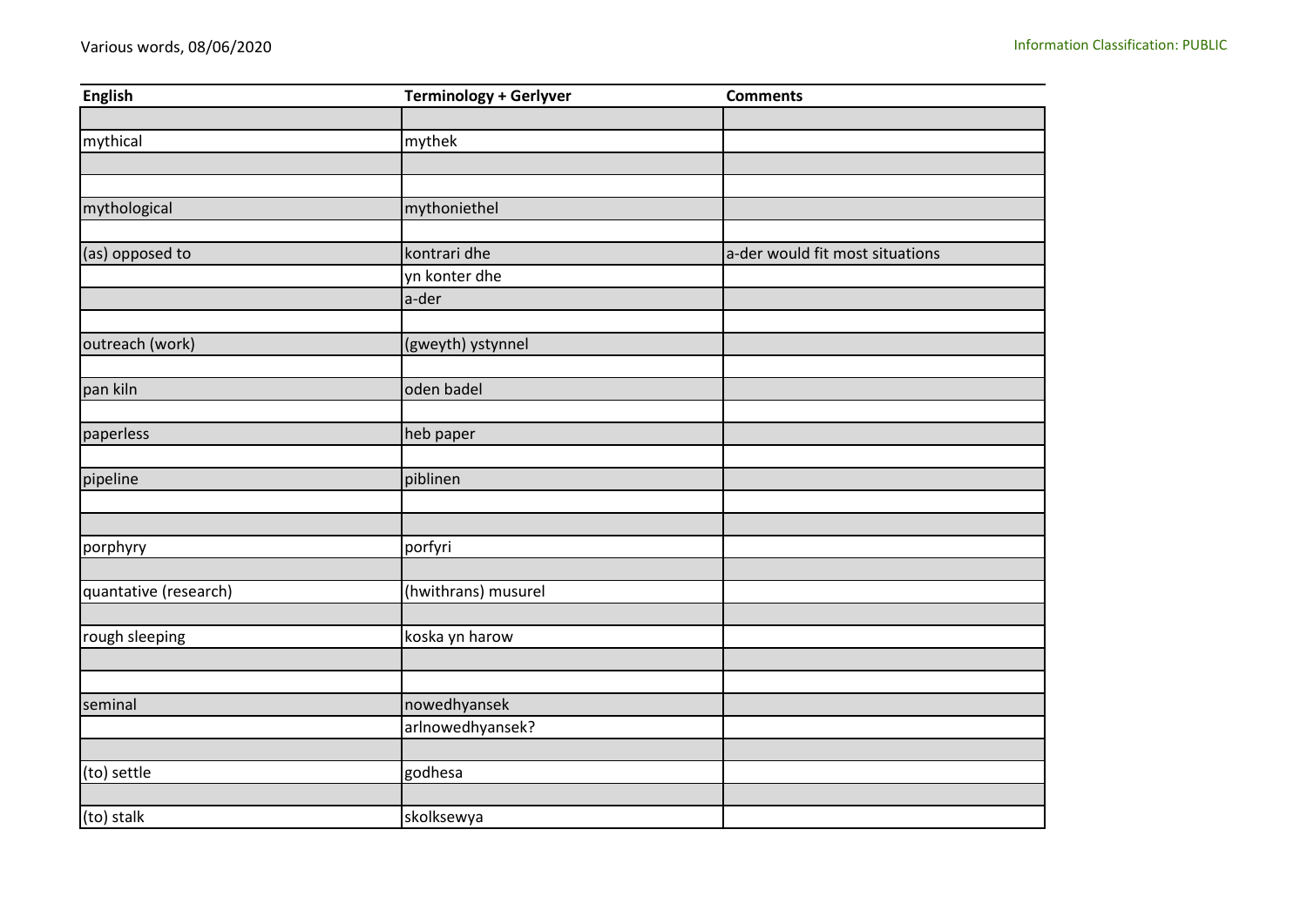| <b>English</b>    | <b>Terminology + Gerlyver</b> | <b>Comments</b> |
|-------------------|-------------------------------|-----------------|
|                   |                               |                 |
| sundial           | soler                         |                 |
|                   |                               |                 |
| travelling bridge | pons travalya                 |                 |
|                   |                               |                 |
| Victorian adj     | Viktoryanek                   |                 |
| Victorian n       | Viktoryan                     |                 |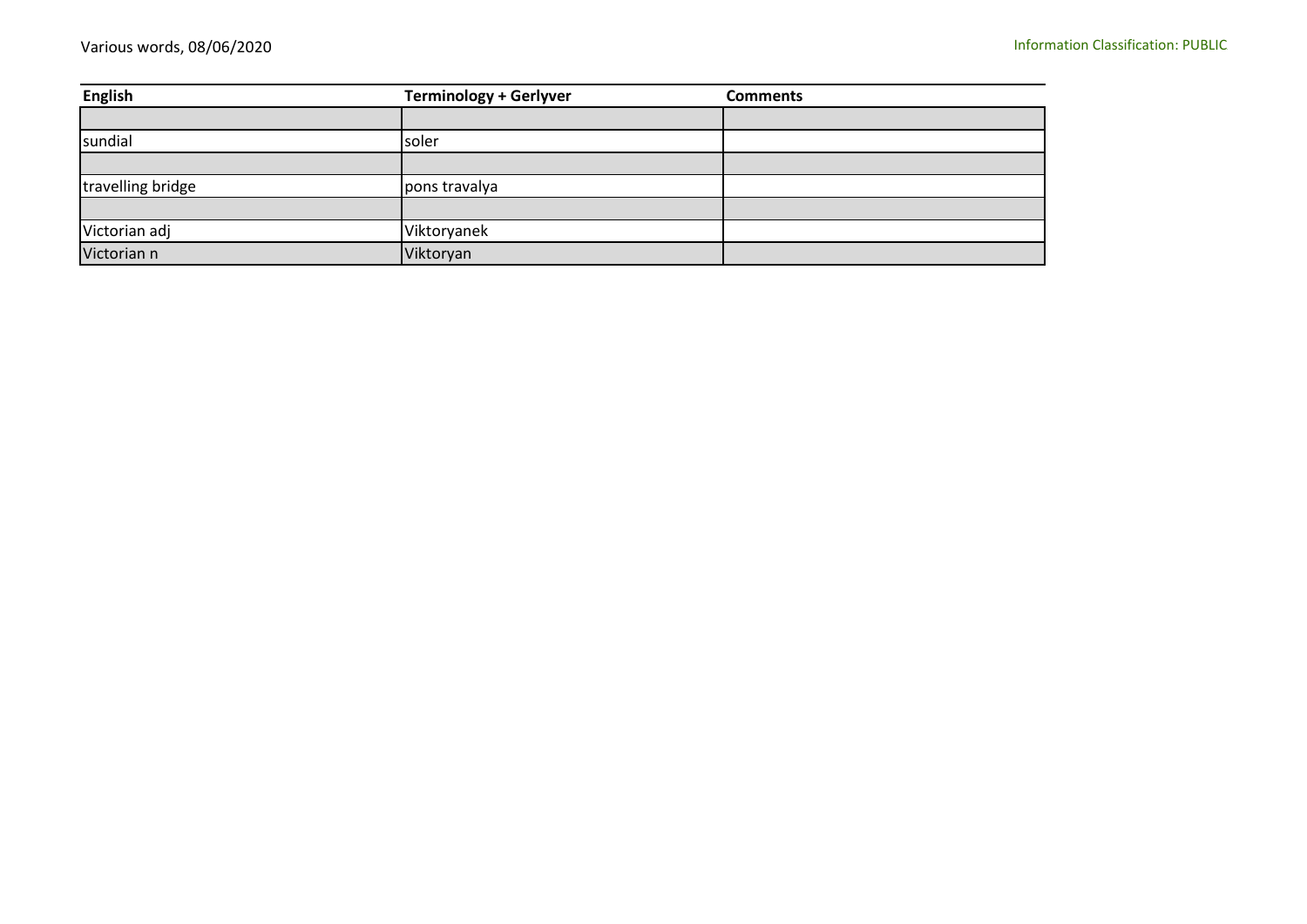| <b>English</b>                           | <b>Termonieth + Gerlyver</b>           | notes          |
|------------------------------------------|----------------------------------------|----------------|
| aboard                                   | a-bervedh                              | bus/train/ship |
|                                          | war flour                              |                |
|                                          |                                        |                |
| blood pressure                           | gwaskedh goos                          |                |
|                                          |                                        |                |
| (to be) contracted                       | (bos) yn-dann gevambos                 |                |
|                                          |                                        |                |
| (The) Cornish Mining World Heritage Site | Tyller Ertach an Bys Balweyth Kernewek |                |
| (CMWHS)                                  | (TEBBK)                                |                |
|                                          |                                        |                |
|                                          |                                        |                |
| holistic                                 | ollgompassus                           |                |
|                                          | holestek                               |                |
|                                          |                                        |                |
| interdependency                          | kesserghogneth                         |                |
|                                          |                                        |                |
| leadership                               | hembrenkyans                           |                |
|                                          |                                        |                |
| metrics                                  | metrikow                               |                |
|                                          |                                        |                |
| military                                 | breselek                               |                |
|                                          |                                        |                |
| militant                                 | kasorek                                |                |
|                                          |                                        |                |
| self-employed                            | omarvethys                             |                |
|                                          |                                        |                |
| self-employment                          | omarveth                               |                |
|                                          |                                        |                |
| self-isolation                           | omdhiberthva                           |                |
|                                          |                                        |                |
| social distancing                        | ombellhe(ans) socyal                   |                |
|                                          |                                        |                |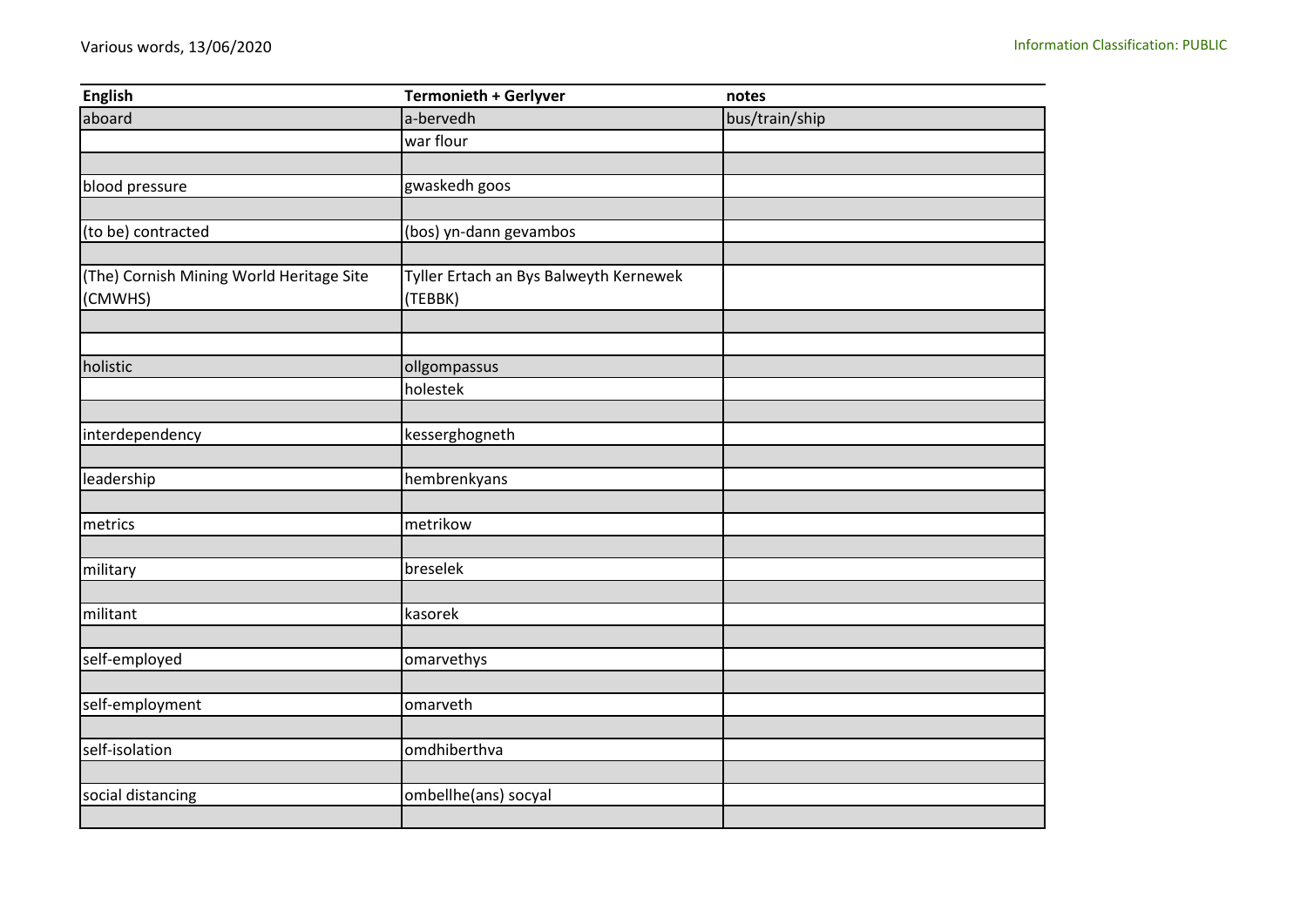| <b>English</b>                         | <b>Termonieth + Gerlyver</b>      | notes                                |
|----------------------------------------|-----------------------------------|--------------------------------------|
| synergy                                | synergedh, g.                     |                                      |
|                                        |                                   |                                      |
| working in synergy                     | gweithio yn unita                 |                                      |
|                                        | kesoberi                          |                                      |
|                                        |                                   |                                      |
| unprecedented                          | heb par kyns                      |                                      |
|                                        | heb kynsa                         |                                      |
|                                        |                                   |                                      |
| urology                                | uronieth                          |                                      |
|                                        |                                   |                                      |
| (to) vary                              | varya                             |                                      |
|                                        |                                   |                                      |
| United Nations Sustainable Development | Amkanow Displegyans Sostenadow an |                                      |
| Goals (SDGs)                           | Kenedhlow Unys (ADSow)            |                                      |
|                                        |                                   |                                      |
|                                        |                                   |                                      |
| <b>World Heritage Convention</b>       | Akordyans Ertach an Bys           | Akordyans as in Framework Convention |
|                                        |                                   |                                      |
|                                        |                                   |                                      |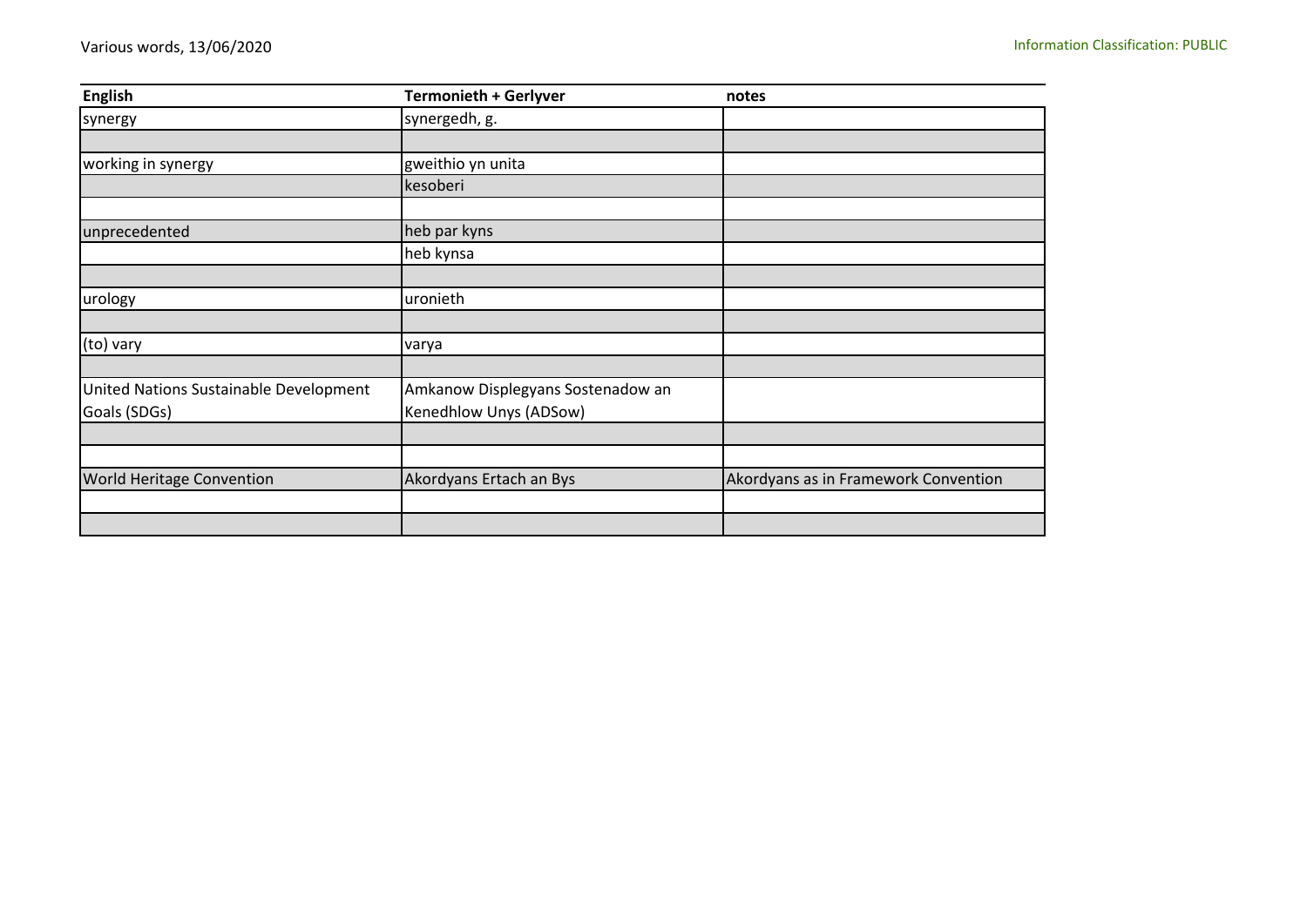| English               | <b>Terminology + Gerlyver</b> | notes                                       |
|-----------------------|-------------------------------|---------------------------------------------|
|                       |                               |                                             |
|                       |                               | arranging a concert and arranging music are |
| (to) arrange (music)  | araya (ilow)                  | not the same                                |
|                       |                               |                                             |
| <b>BBC</b>            | <b>BBC</b>                    | it's a trade name                           |
|                       |                               |                                             |
|                       |                               |                                             |
| compositor/typesetter | olsettyer                     |                                             |
|                       |                               |                                             |
| curtain call          | galow kroglen                 |                                             |
|                       |                               |                                             |
| <b>DCMS</b>           | <b>DCMS</b>                   | it's a name                                 |
|                       |                               |                                             |
| end game              | gwari diwedh                  |                                             |
|                       | pennwari                      |                                             |
|                       |                               |                                             |
| environmental         | kerghynedhel                  |                                             |
|                       |                               |                                             |
| epitaph               |                               |                                             |
|                       |                               |                                             |
| obituary              | skrif ankow                   |                                             |
|                       | rol an re varow               |                                             |
|                       | gormoladow an varow           |                                             |
|                       |                               |                                             |
| future                | termyn a dheu                 | amser a dheu                                |
|                       | devedhek                      | amser devedhek                              |
|                       |                               |                                             |
| impresario            | impresario                    | negysedh not liked                          |
|                       |                               | loan so keep spelling                       |
|                       |                               |                                             |
|                       |                               | the actors aren't dumb that's the parts     |
| mummers               | mimyoryon                     | they're playing                             |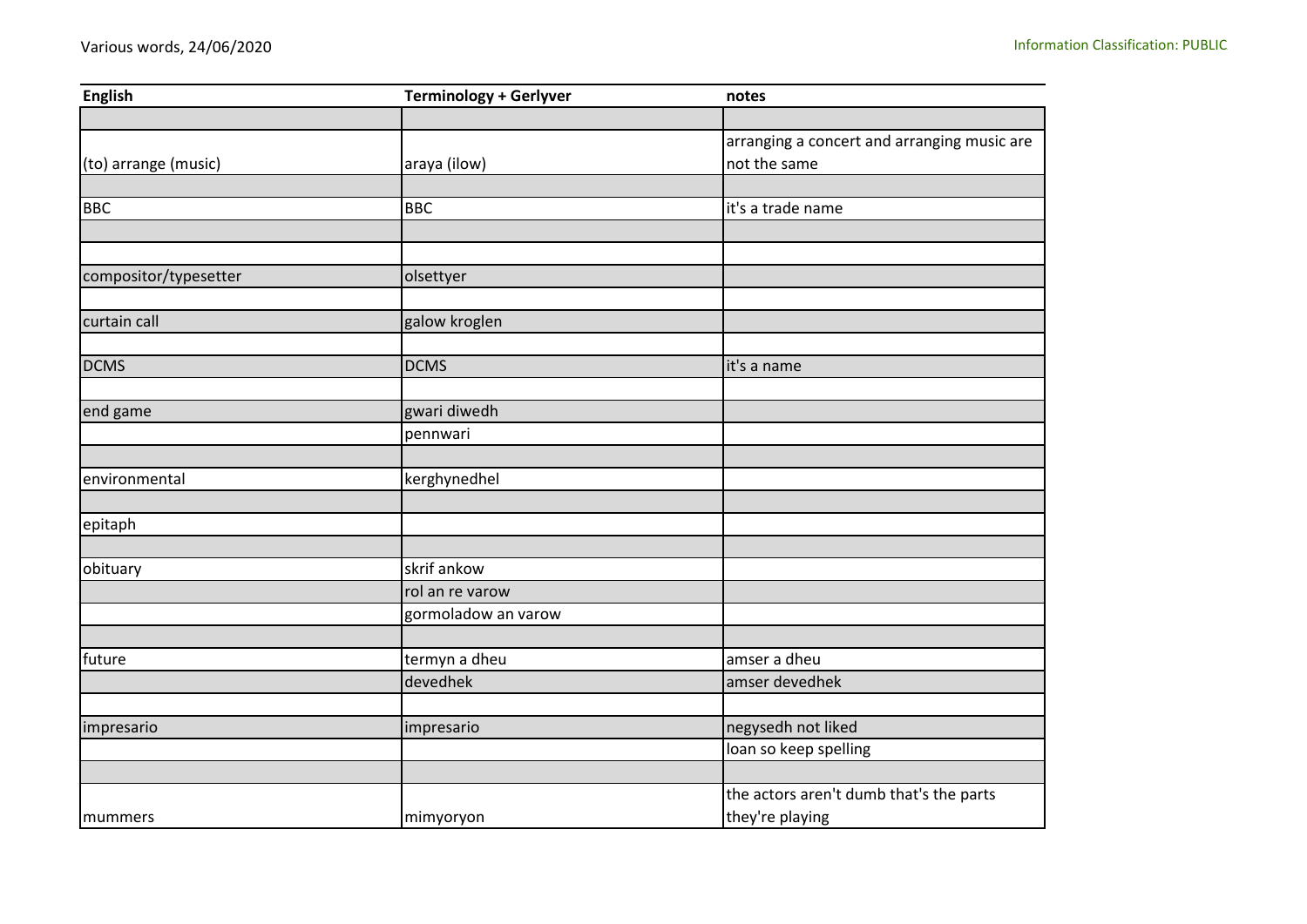| <b>English</b>          | <b>Terminology + Gerlyver</b> | notes                         |
|-------------------------|-------------------------------|-------------------------------|
|                         | muswarioryon                  |                               |
|                         |                               |                               |
| pilot (scheme)          | (towl) arbrovel               |                               |
|                         |                               |                               |
| plum-orchard            | ploumbrennek                  |                               |
|                         |                               |                               |
| regenerative (process)  | argerdh dasvewel              |                               |
|                         |                               |                               |
| script                  | skrif                         |                               |
|                         |                               |                               |
| scrubs                  | skarthow                      | gwisk medhegel is too general |
|                         |                               |                               |
|                         |                               |                               |
|                         |                               |                               |
| (a) simulation (visual) | hevelebyans                   |                               |
|                         |                               |                               |
| still (photograph)      | skeusen stag                  |                               |
|                         |                               |                               |
| supply chain            | kadon-brovia                  |                               |
|                         |                               |                               |
| prefix                  | ragelven                      |                               |
|                         |                               |                               |
| suffix                  | lostelven                     |                               |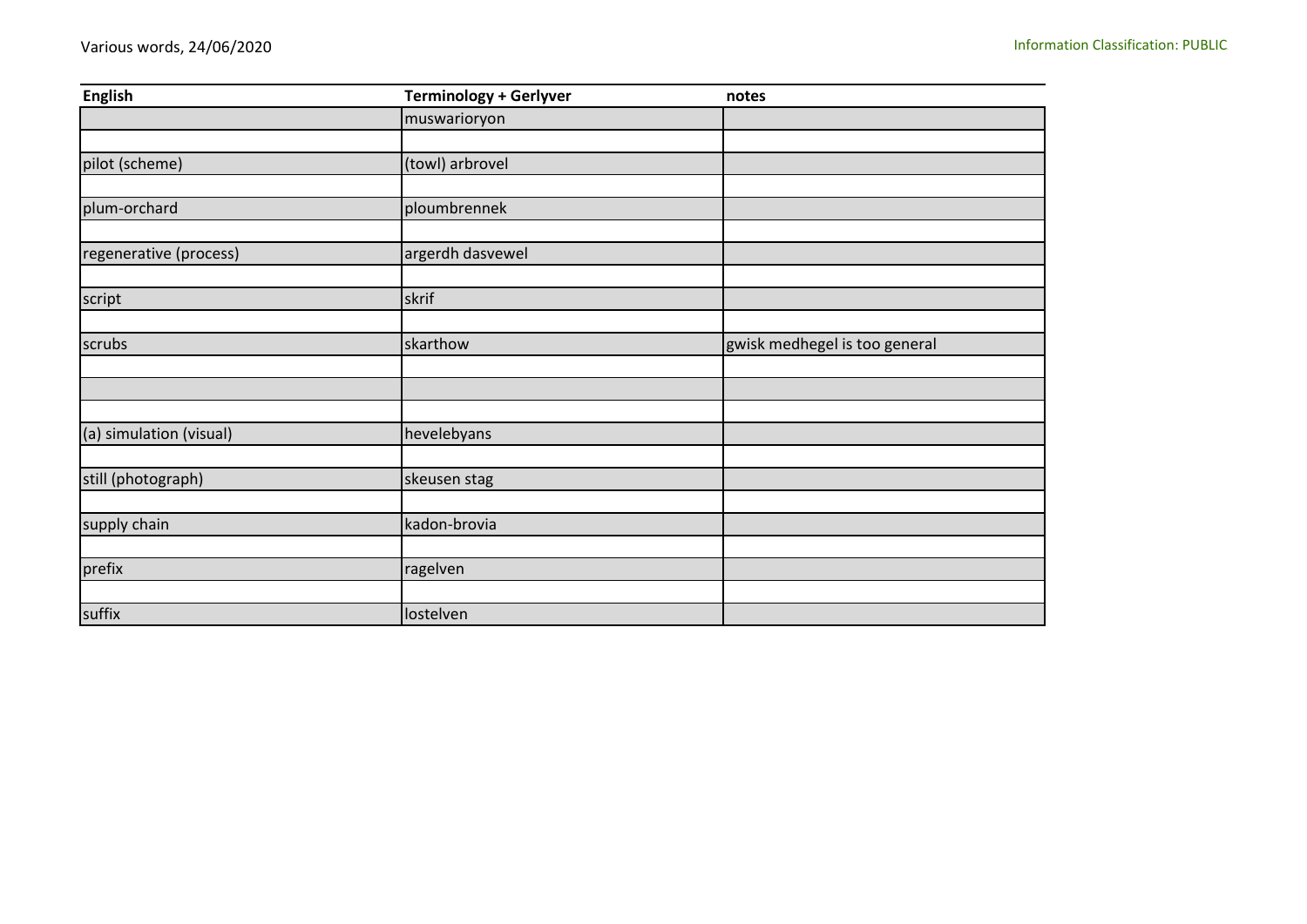| <b>English</b>     | <b>Termonieth</b> | notes                                      |
|--------------------|-------------------|--------------------------------------------|
| airport check-in   | arhwilans tokyn   |                                            |
|                    |                   |                                            |
| chick-lit          | hwedhlow benel    |                                            |
|                    |                   |                                            |
|                    |                   |                                            |
|                    |                   |                                            |
|                    |                   |                                            |
|                    |                   |                                            |
| chrome             | krom              |                                            |
|                    |                   |                                            |
| determination      |                   | he has the determination to finish the job |
|                    | mynnas krev       |                                            |
|                    | porpos krev       |                                            |
|                    |                   |                                            |
| determined         | krev an mynnas    | he's determined to finish the job          |
|                    | ervirys           |                                            |
|                    |                   |                                            |
| erotic / erotica   | erotek / erotika  |                                            |
|                    |                   |                                            |
| expressionism      | omvenegieth       |                                            |
|                    |                   |                                            |
| bal maiden         | maghteth val      |                                            |
| bal maidens        | maghtethyon bal   |                                            |
|                    |                   |                                            |
| miner              | den bal           |                                            |
| miners             | tus val           |                                            |
|                    |                   |                                            |
| modernist (writer) | arnowedhydh       |                                            |
|                    | arnowedhes        |                                            |
|                    |                   |                                            |
| modernism          | arnowedhieth      |                                            |
|                    |                   |                                            |